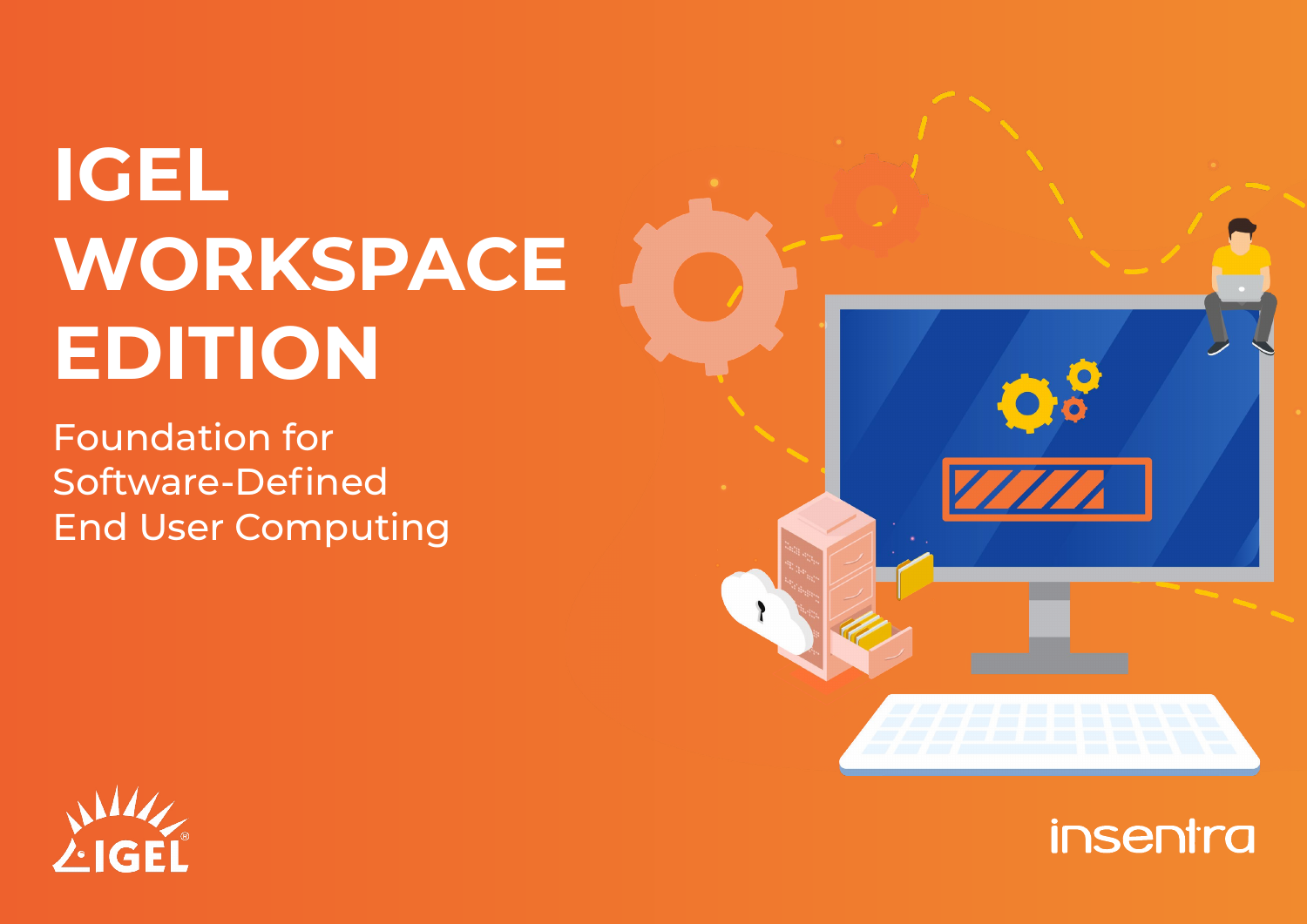# **IGEL WORKSPACE EDITION**

### **Foundation for Software-Designed End User Computing**

IGEL Workspace Edition serves as the foundation for simple, smart, and secure software-defined endpoint optimisation and control. Featuring the IGEL OS operating system and the Universal Management Suite software, Workspace Edition includes all the essential functions required for secure, high-performance delivery of virtual desktop and cloud workspace experiences.



| <b>WORKSPACE EDITION: SOFTWARE</b>           |                                       | <b>ENTERPRISE MANAGEMENT PACK</b>  |
|----------------------------------------------|---------------------------------------|------------------------------------|
| <b>IGEL OS + ENDPOINTS</b>                   | <b>IGEL UMS MANAGEMENT PLATFORM</b>   | <b>IGEL UMS EXTENSIONS</b>         |
| For identity, are any of the following used: | Simple, smart, secure                 | ◆ Cloud Gateway for remote         |
| ◆ Conditional Access                         | Easy, profile-based drag-and-drop     | management                         |
| ◆ Privileged Identity Management             | configuration and management          | ✔ Custom apps and protocol support |
| ◆ Privileged Access Management               | $\blacktriangleright$ Highly scalable | ◆ Shared user workspace support    |
| $\blacktriangleright$ Azure policy           | Service/system mgmt. integration      | ◆ Advanced asset management        |
| Azure Security Centre                        |                                       |                                    |

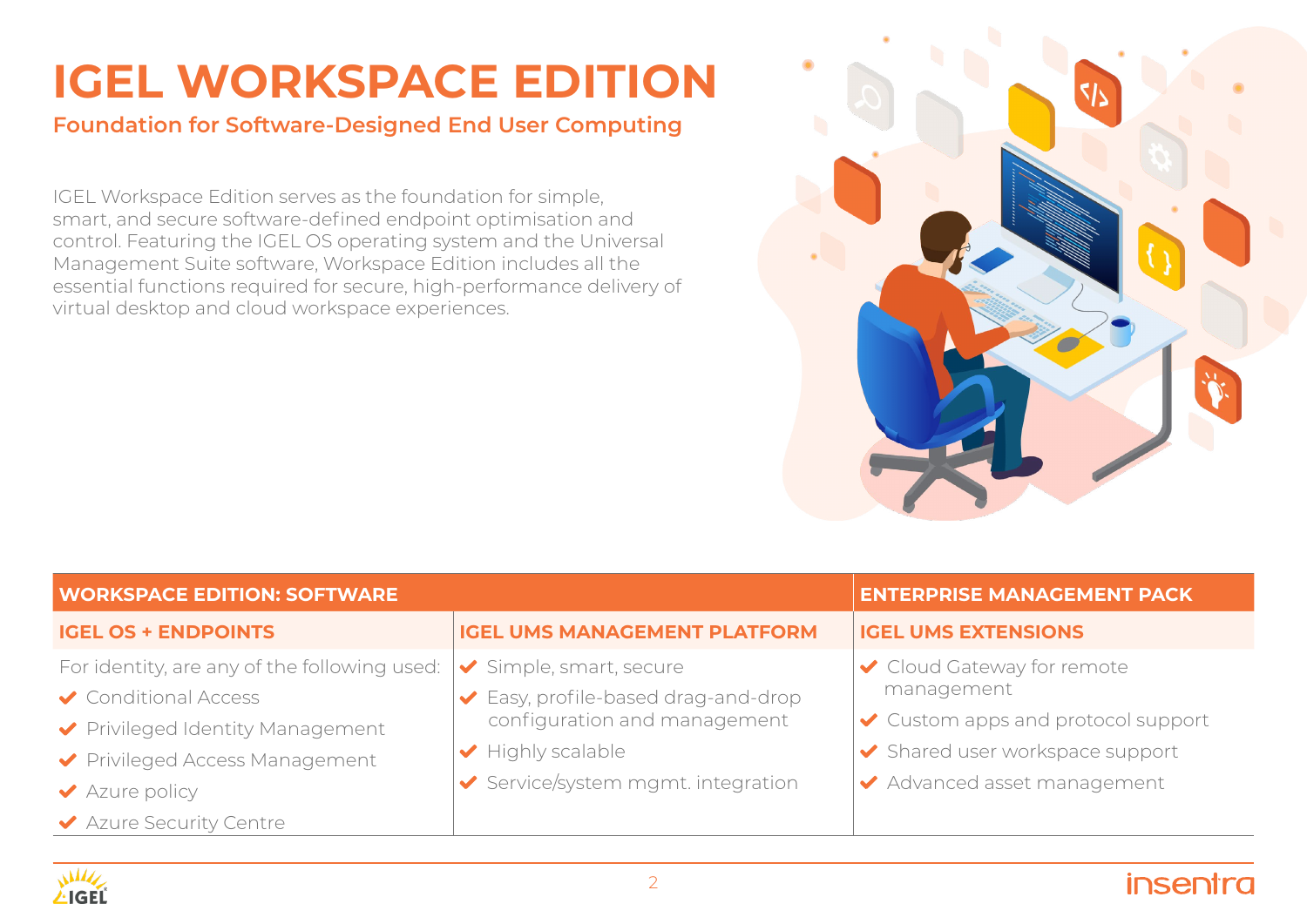## **WORKSPACE EDITION**

### **Includes the following key software elements:**

#### **IGEL OS 11**

IGEL OS 11 is the latest version of IGEL's Linux-based endpoint operating system for simple, smart, and secure endpoint control and optimisation. IGEL OS turns any compatible x86 device into a secure IGEL-managed endpoint. It includes a multimedia codec pack that ensures outstanding audio, video, interactive graphics, and unified communications. Constantly updated with the latest versions of the most popular codecs, users from engineers to designers to gamers can experience outstanding multimedia experiences. Workspace Edition also includes the following:

- Hardware-agnostic runs on any compatible 64-bit x86 device
- Built-in security built on highly secure Linux, multi-factor authentication, smart cards, trusted execution
- Easily customisable firmware per corporate branding, look-and-feel
- Modular configuration use only the features you want and none that you don't need
- Commitment to lockstep firmware support for Citrix, VMware, Microsoft 4x per year
- Support for a vast array of partner technology interfaces and protocols (80+ strong and counting)

#### **Universal Management Suite (UMS)**

UMS and its graphical user interface make it easy for a non-expert to control and manage from just a few to tens of thousands of IGEL software-defined endpoints with minimal training. In addition to making end user computing management massively scalable yet easy, UMS features simple cloud-based endpoint software licensing where licenses can roam between any compatible x86 devices, and also includes:

- High availability: Workspace Edition includes a high availability option to help ensure continual operation of the Universal Management Suite even if the primary server should become unavailable for any reason. This can prove to be extremely beneficial in larger configurations of thousands or even tens of thousands of IGEL software-defined endpoints.
- REST API: Workspace Edition also includes a REST API to allow for easy integration of IGEL UMS with existing management, reporting, and trouble ticketing systems. Often a requirement in many enterprises, the Workspace Edition REST API makes it easy for organisations to exchange information between their IGEL-powered end user computing environment and other software systems.

| <b>IGEL WORKSPACE EDITION COMPONENTS</b>                                                                                                                                                              |                                                                                                                                       |  |
|-------------------------------------------------------------------------------------------------------------------------------------------------------------------------------------------------------|---------------------------------------------------------------------------------------------------------------------------------------|--|
| <b>IGEL OS 11</b>                                                                                                                                                                                     | <b>IGEL UMS</b>                                                                                                                       |  |
| Simple, smart, and highly secure Linux-based software-defined endpoint Universal Management Suite for easy management and control of up to<br>operating system that runs on any compatible x86 device | tens of thousands of IGEL OS endpoints                                                                                                |  |
| Multimedia: Multimedia codec pack to help ensure rich audio,<br>$\bullet$<br>video, graphics                                                                                                          | High Availability: Redundant server configuration to help ensure<br>non-stop UMS operation                                            |  |
|                                                                                                                                                                                                       | <b>REST API:</b> Programmatic access to other software systems for easy<br>integration into existing computing/reporting environments |  |

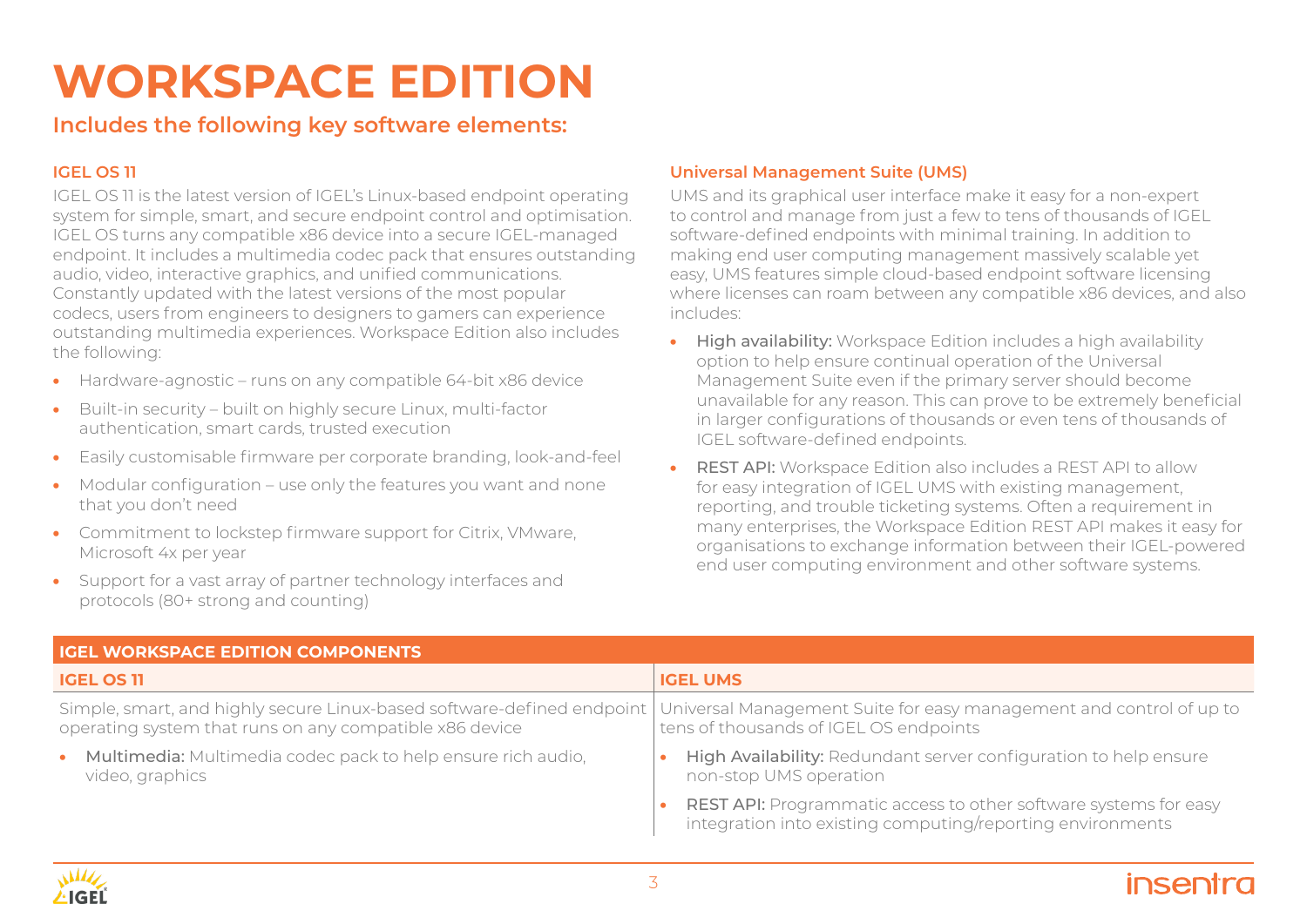## **WORKSPACE EDITION**

**Includes the following key software elements:**

#### **EASY TO DEPLOY**

IGEL Workspace Edition can be installed on any compatible 64-bit x86 device, which can enable organisations to save huge amounts of money by extending the useful life of their existing devices. Turn any in-house PC, laptop, or hand-held device, from virtually any vendor, into an ultra-secure and highly controlled software-defined endpoint, with all devices managed from a single UMS console. Costly and disruptive "hardware refreshes" can be moved out for years or eliminated altogether. Merger and acquisition activities can be executed with minimal disruption since any x86 compatible devices can be easily turned into an IGEL-powered software-defined endpoint managed by the IGEL UMS server software. Endpoint configuration and imaging can be accomplished for 20 endpoints or 20,000 with ease by a single UMS operator. With Workspace Edition, IT teams can minimise the time and effort needed to manage and control their end user computing environment.

#### **IGEL WORKSPACE EDITION The simple, smart and secure answer for end user computing**

As the foundation for IGEL-managed software-defined endpoints, IGEL Workspace Edition includes all essential elements to power an ultra-secure, highly productive end user experience. Able to reside on any compatible x86 device including IGEL endpoints, Workspace Edition serves as Step 1 toward vastly easing the everyday life of the IT endpoint administrator.